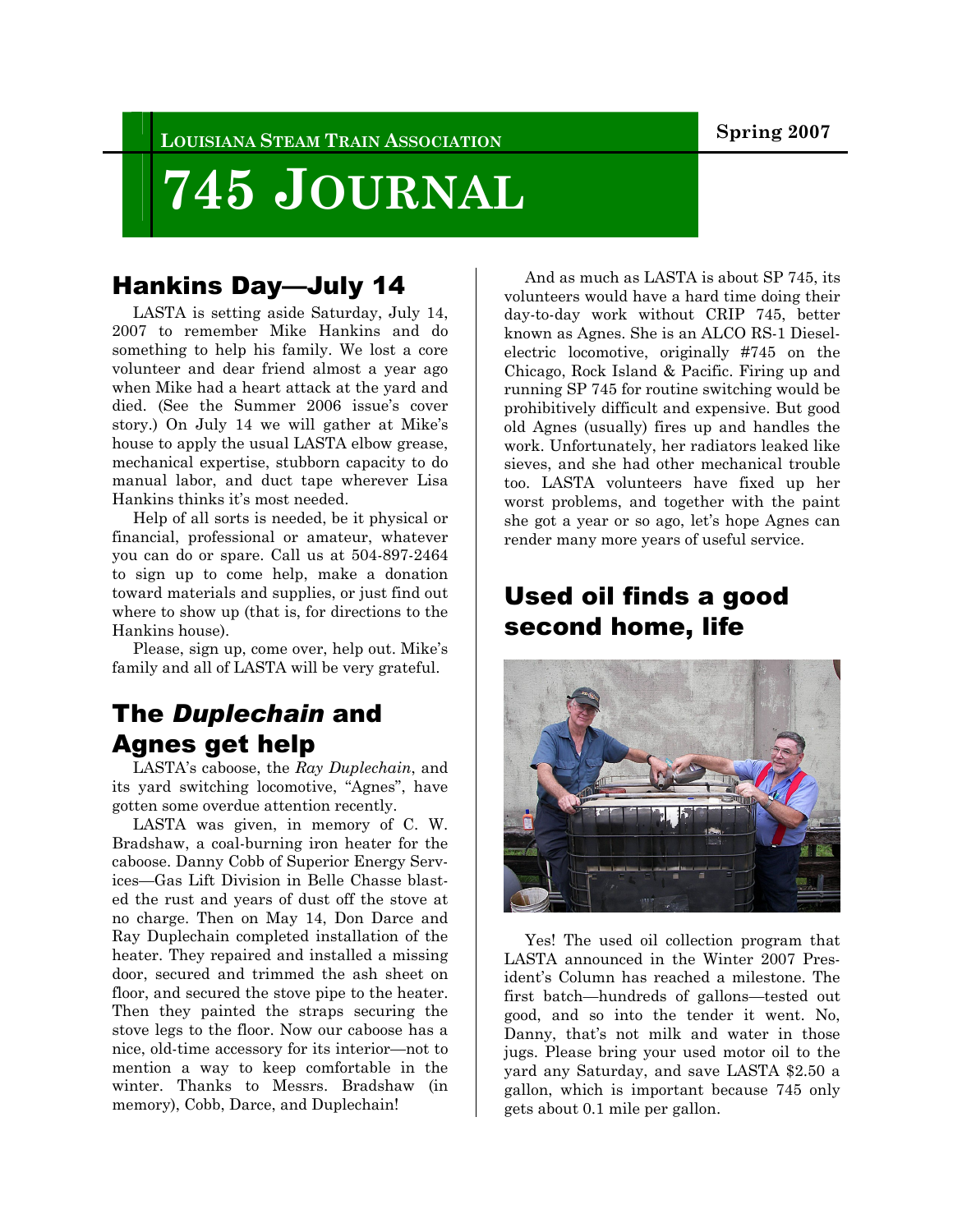#### Steam Fest '07

 LASTA is planning a successor to the very successful Steam Fest, which in October 2006 celebrated the fiftieth anniversary of Southern Pacific's donating 745 for display in Audubon Park. Details are still being arranged, but we hope to see you back in Audubon Park in the fall.

#### Membership notes

 Just a friendly reminder annual membership fees (\$30) were due on January 1, 2007. LASTA needs your support to continue with its work. You can renew your membership using PayPal via our web page (www.lasta.org), or you can send a check made out to LASTA, 727 Washington Ave., New Orleans, LA 70130. Unfortunately, for those who have not renewed, both this newsletter and the other membership benefits will soon lapse, if they have not already done so.

 Of course, another alternative is to become a member of the 745 Club. For your donation of \$745, you get a life membership and many other benefits. Please contact us about joining the 745 Club.

# Thanks to those who receive this by e-mail

 After last issue's reminder that you can sign up to receive *745 Journal* by e-mail instead of by snail-mail, we had lots of people do so. Thanks! You are saving LASTA money, time, and effort. Maybe even more importantly, we can communicate with you faster and (probably) more certainly. And of course, your issues are in color.

 For anyone else who would like to receive *745 Journal* by e-mail, please e-mail the editor at 745journal@lasta.org and say you agree to get your subscription by e-mail. Thanks.

## Steam Loco Comparison

 Following last issue's announcement, we have created a table comparing several well-known steam locomotives. No, it hasn't made the web site yet, but here's a version of it in print.

 The table compares many of the often-cited measures of a locomotive's size, power, and speed. It is open to corrections and clarifications—feel free to submit them to the editor (745journal@lasta.org).

 The table does not get into the nitty-gritty of steam generation. Maybe in the future we can have some discussion of evaporative surface area, superheater area, and the like, if anyone is interested.

 Included for comparison is 745's smaller sister, the former Southern Pacific 1744, which many of you saw and rode behind when it pulled the Big Easy Steam Train in 2000- 2001. Fortunately and unfortunately, 1744 was sold, and left Belle Chasse for a new home in Colorado. At least it is being put to good use, pulling excursion trains.

 Then of course there are some other Mikados. Many of us got our first taste of steam from Southern Railway 4501,

which had to be included. And just as 745 is an example of one of the great standardized Mikados (the Harriman Standard version), we had to include a United States Railroad Administration Light Mikado; here, "Nickel Plate Road" 587 is just such a locomotive. If you can't make it to Indiana to see 587, it 'stars' in *587: The Great Train Robbery* (http://www.imdb.com/title/tt0  $235953/$ , a kids' movie that may be short on realism but is entertaining for the young.

 Many steam fans regard the Southern Railway Ps-4 class Pacifics as the best-looking steam locomotives, so we included the only known surviving example, 1401, which you can see at the Smithsonian.

 And we also included the two members of Union Pacific's steam program, which are the only two steam locomotives operated by an American Class I railroad, one of which (3985) is the largest operating steam locomotive in the world.

 For those of you who are interested in the historical development of steam locomotives, with at least some technical detail, your editor highly recommends Dr. J. Parker Lamb's book *Perfecting the American Steam Locomotive*. Dr. Lamb is not only one of the best-known steam and historic railroad photographers, he is also the retired chairman of the mechanical engineering department at the University of Texas.

 And our own John Price is working on a comparison of popular Mikados from around the world, hoping to produce a small publication. Give him your encouragement!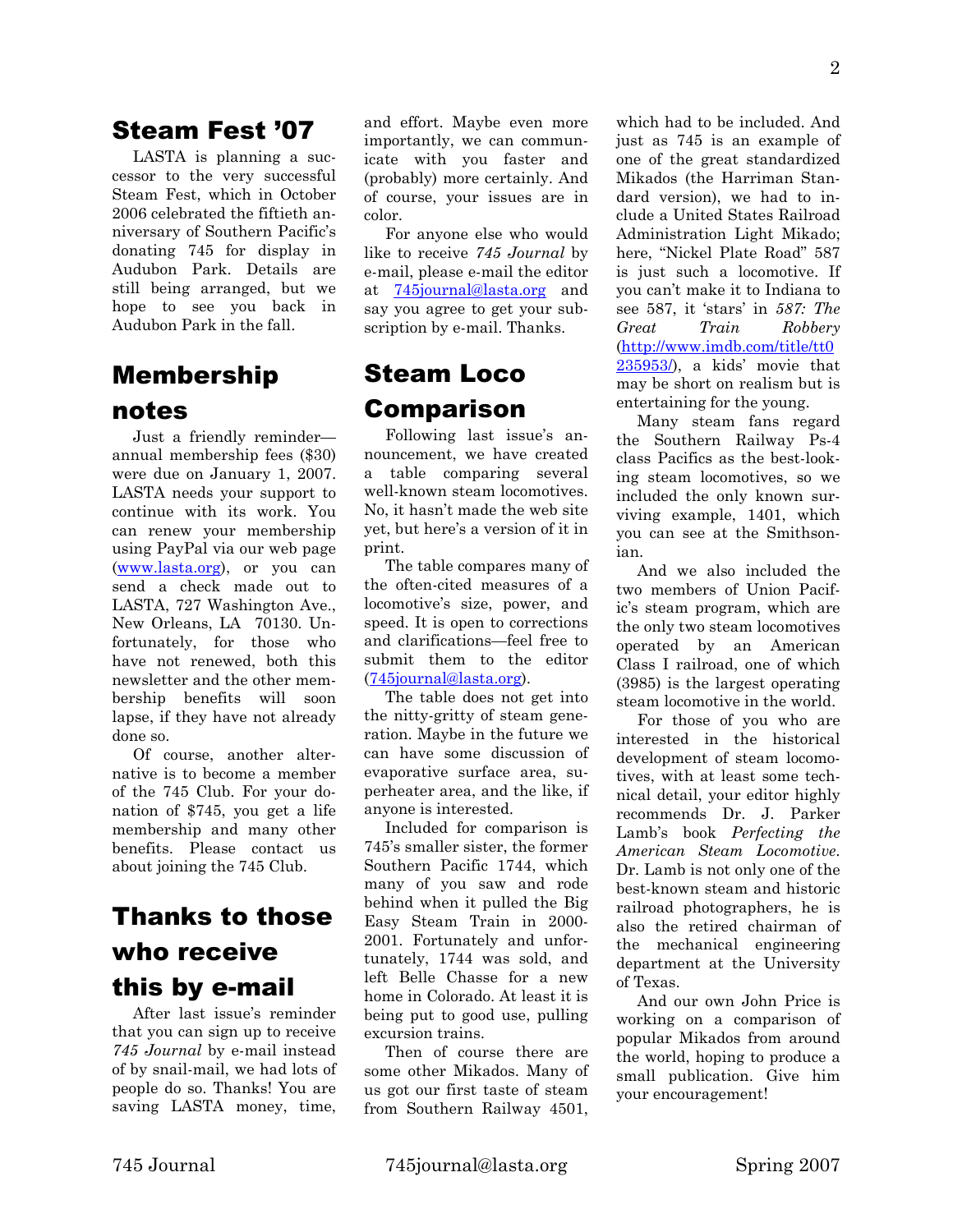| Comparison of well-known steam locomotives |                                   |                          |                                     | 745 Journal                       | Spring 2007      |                      | www.lasta.org        |
|--------------------------------------------|-----------------------------------|--------------------------|-------------------------------------|-----------------------------------|------------------|----------------------|----------------------|
| system                                     | Southern Pacific                  | Vew<br>Southern Rai      | Chicago & St.<br>New York,<br>Louis | Southern Pacific                  | Southern Railway | Union Pacific        | Union Pacific        |
| road / division                            | Texas & New<br>Orleans            | Nav<br>Southern Rai      | Lake Erie &<br>Western              | Southern Pacific                  | Southern Railway | <b>Union Pacific</b> | Union Pacific        |
| number                                     | 745                               | 4501                     | 587                                 | 1744                              | 1401             | 3985                 | 844                  |
| builder                                    | Southern Pacific,<br>New Orleans  | Philadelphia<br>Baldwin, | Philadelphia<br>Baldwin,            | Philadelphia<br>Baldwin,          | Alco, Richmond   | Alco, Schenectady    | Alco                 |
| year built                                 | 1921                              | 1911                     | 1918                                | 1901                              | 1926             | 1943                 | 1944                 |
| class                                      | Standard Mikado<br>Mk-5 (Harriman | ŠΜ                       | H-60 (USRA Light<br>Mikado)         | 9-⊠<br>M                          | Ps-4             | 4644-4               | FEF-3                |
| wheel arrangement                          | $2 - 8 - 2$                       | $2 - 8 - 2$              | $2 - 8 - 2$                         | $2 - 6 - 0$                       | 4-6-2            | $4 - 6 - 6 - 4$      | $4 - 8 - 4$          |
| type                                       | Mikado                            | Mikado                   | Mikado                              | Nogu                              | Pacific          | Challenger           | Northern             |
| driving wheel diameter (in)                | යි                                | 63                       | 63                                  | 63                                | 73               | 89                   | 80                   |
| tractive effort (lb)                       | 51,076                            | 53,900                   | 54,700                              | 33,320                            | 47,500           | 97,350               | 63,800               |
| cylinder bore (in)                         | 8                                 | 27                       | 26                                  | Z                                 | 27               | ম                    | $\frac{5}{2}$        |
| cylinder stroke (in                        | 28                                | 80                       | 30                                  | 28                                | 28               | 32                   | 32                   |
| boiler pressure (lb/in <sup>2</sup> )      | 200                               | 200                      | 200                                 | 200                               | 200              | 280                  | 300                  |
| grate area $(\text{ft}^2)$                 | $70*$                             | 54                       | 67                                  | removed                           | 75               | removed              | removed              |
| weight, with tender (lb)                   | 459,420                           | 425,900                  | 476.500                             | 347,500                           | 565,600          | 1,073,900            | 907.980              |
| length, with tender (ft)                   | 84                                | 77                       | 5                                   | 74                                | 92               | 122                  | 11 <sub>4</sub>      |
| tender cap., fuel                          | 3.800 gal                         | 12 tons                  | 20 tons                             | 3,120 gal                         | 16 tons          | 6,450 gal            | 6.200 gal            |
| tender cap., water (gal                    | 10,000                            | 8,000                    | 22,000                              | 10,030                            | 14,000           | 25,000               | 23,500               |
| home                                       | ASTA yard,                        | alley<br>Tennessee V     | Indiana                             | was New Orleans                   | Smithsonian      | <b>Union Pacific</b> | <b>Union Pacific</b> |
|                                            | Jefferson, LA                     | Railroad Museum,         | Transportation                      | & Gulf Coast yard,                | Institute,       | yard, Cheyenne,      | yard, Cheyenne,      |
|                                            |                                   | $\zeta$<br>Chattanooga   | Museum,                             | Belle Chasse, LA Washington, D.C. |                  | ⋚                    | ⋚                    |
|                                            |                                   |                          | <b>ZI</b> é, lle, l                 |                                   |                  |                      |                      |
|                                            |                                   |                          |                                     |                                   |                  |                      |                      |

\* Huh? She's an oil burner. I saw this somewhere. Not sure what to say! \* Huh? She's an oil burner. I saw this somewhere. Not sure what to say!

# sources: sources:

Tillotson, Curt Jr., Southern Railway Steam Trains, Volume 1--Passenger (2004) *Southern Railway Steam Trains, Volume 1--Passenger* (2004) Tillotson, Curt Jr., Southern Railway Steam Trains, Volume 2--Freight (2005) Tillotson, Curt Jr., *Southern Railway Steam Trains, Volume 2--Freight* (2005) Drury, George H., Guide to North American Steam Locomotives (1993) *Guide to North American Steam Locomotives* (1993)http://americanhistory.si.edu/ONTHEMOVE/collection/object\_15.html http://americanhistory.si.edu/ONTHEMOVE/collection/object\_15.html http://www.ozarkmountainrailcar.com/steamlocomotives.htm http://www.ozarkmountainrailcar.com/steamlocomotives.htm http://www.steamlocomotive.com/mikado/nycstl.shtml measurement by Ritchie Jacobs and Dave Redmann http://www.steamlocomotive.com/mikado/nycstl.shtml http://www.steamlocomotive.com/mikado/data.shtml http://www.steamlocomotive.com/mikado/data.shtml http://www.uprr.com/aboutup/excurs/up3985.shtml http://www.uprr.com/aboutup/excurs/up3985.shtml http://www.uprr.com/aboutup/excurs/up844.shtml http://www.uprr.com/aboutup/excurs/up844.shtml http://www.itm.org/equipment/nkp\_587.htm http://www.itm.org/equipment/nkp\_587.htm Drury, George H., Tillotson, Curt Jr.,

measurement by Ritchie Jacobs and Dave Redmann